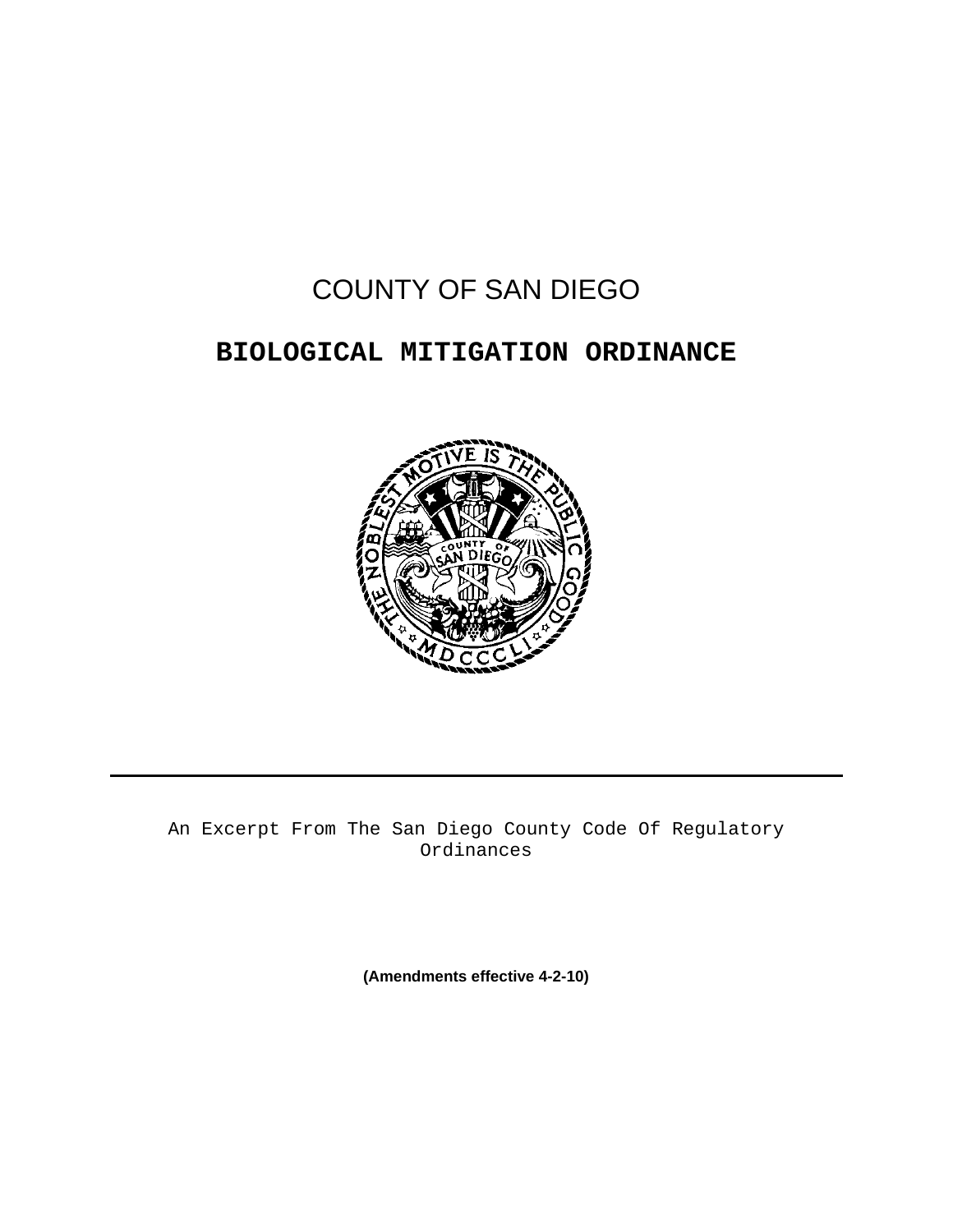#### **BIOLOGICAL MITIGATION ORDINANCE**

ORDINANCE NO. 8845 (N.S.) ORDINANCE NO. 9246 (N.S.) ORDINANCE NO. 9632 (N.S.) ORDINANCE NO. 10039 (N.S.)

SAN DIEGO COUNTY CODE TITLE 8, DIVISION 6

CHAPTER 5. BIOLOGICAL MITIGATION ORDINANCE

#### **SEC. 86.501. FINDINGS, PURPOSE AND INTENT.**

 The Board of Supervisors finds that the ecosystems of the County and the vegetation communities and sensitive species they support are fragile, irreplaceable resources that are vital to the general welfare of all residents; these vegetation communities contain habitat value which contributes to the region's environmental resources; special protections for these vegetation communities must be established to prevent future endangerment of the plant and animal species that are dependent upon them. This Chapter will protect the County's biological resources and prevent their degradation and loss by guiding development outside of biological resource core areas, and by establishing mitigation standards which will be applied to discretionary projects. Adoption and implementation of this Chapter will enable the County of San Diego to achieve the conservation goals set forth in the Subarea Plan for the Multiple Species Conservation Plan ("MSCP"), adopted by the Board of Supervisors on October 22, 1997, and will preserve the ability of affected property owners to make reasonable use of their land subject to the requirements of the California Environmental Quality Act (CEQA), Public Resources Code Section 21000 and following, and other applicable laws, and the avoidance and mitigation requirements contained herein.

 This Chapter sets forth the criteria for avoiding impacts to Biological Resource Core Areas and to plant and animal populations within those areas, and the mitigation requirements for all projects requiring a discretionary permit. It is the policy of this Chapter to promote the preservation of biological resources by directing preservation toward land which can be combined into contiguous areas of habitat or linkages. It is further the policy of this Chapter to give greater value to the preservation of large contiguous Biological Resource Core Area or to linkages when formulating avoidance and mitigation requirements.

 The Chapter consists of two parts. The first part explains how mitigation for impacts is determined. The habitat and vegetation community must first be identified at the impact site and at the area proposed for mitigation. This section directs mitigation to areas that will lead to ultimate assembly of a regional preserve system consisting of core habitat areas and the linkage that connect them.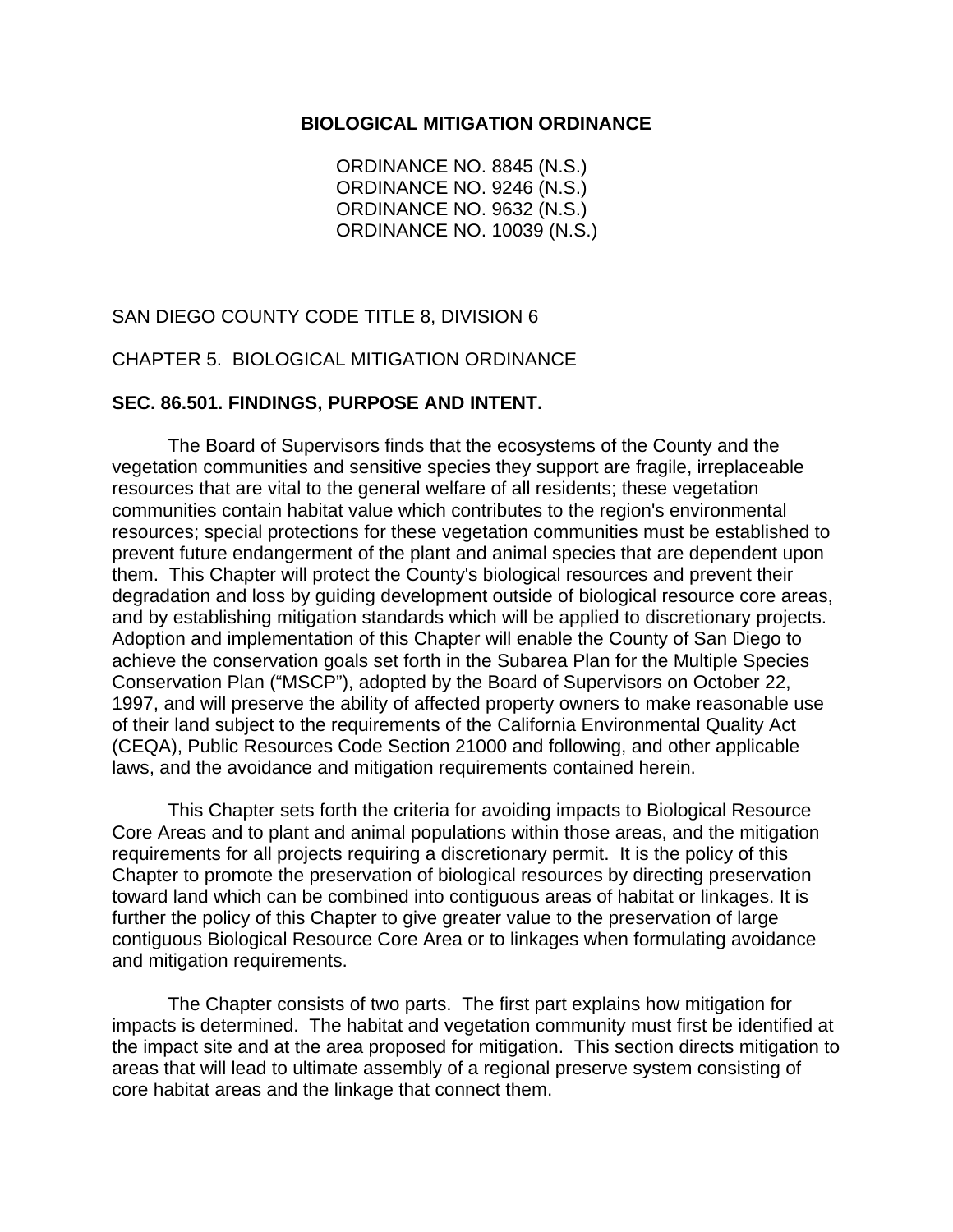The second part of the Chapter sets out specific mitigation requirements for impacts to certain species. These species specific mitigation requirements are necessary because San Diego County has a high number of sensitive plants and animal species occurring within and without the preserved areas. Protecting these sensitive species is required in order to gain coverage of the species under the MSCP plan. Depending on the sensitivity of the individual species, their avoidance or mitigation is also necessary in order to comply with the California Environmental Quality Act. The two parts work together and are to be applied at the same time.

 Nothing in this Chapter shall be construed to reduce any requirements to protect environmentally sensitive lands contained in any other County plan, ordinance, policy or regulation or the California Environmental Quality Act (CEQA), Public Resources Code section 21000 and following and the State CEQA Guidelines, 14 Ca. Code Regs. Section 15000, and following.

#### **SEC. 86.502. APPLICATION OF REGULATIONS.**

 Except as provided in Section 86.503 below, this Chapter shall apply to all land within San Diego County shown on the MSCP Boundary Map (Attachment A of Document No.0769999 on file with the Clerk of the Board). Upon application for a discretionary approval subject to CEQA, the applicant shall be required to comply with the procedures set forth in this Chapter. No project requiring a discretionary permit shall be approved unless a finding is made that the project is consistent with the MSCP Plan, the County Subarea Plan and the provisions of this Chapter.

#### **SEC. 86.503. EXEMPTIONS.**

- (a) This Chapter shall not apply to the following:
	- (1) Any project which is exempt from CEQA.
	- (2) The adoption or amendment of the General Plan.
	- (3) The adoption or amendment of any Ordinance, including but not limited to the Zoning Ordinance.
	- (4) Any Take Authorization Area approved by the Board of Supervisors and the Wildlife Agencies as part of the County Subarea Plan, as shown on Attachment B of Document No. 0769999 on file with the Clerk of the Board or any approved Habitat Loss Permit issued pursuant to 16 U.S.C. Sec. 1533 (d).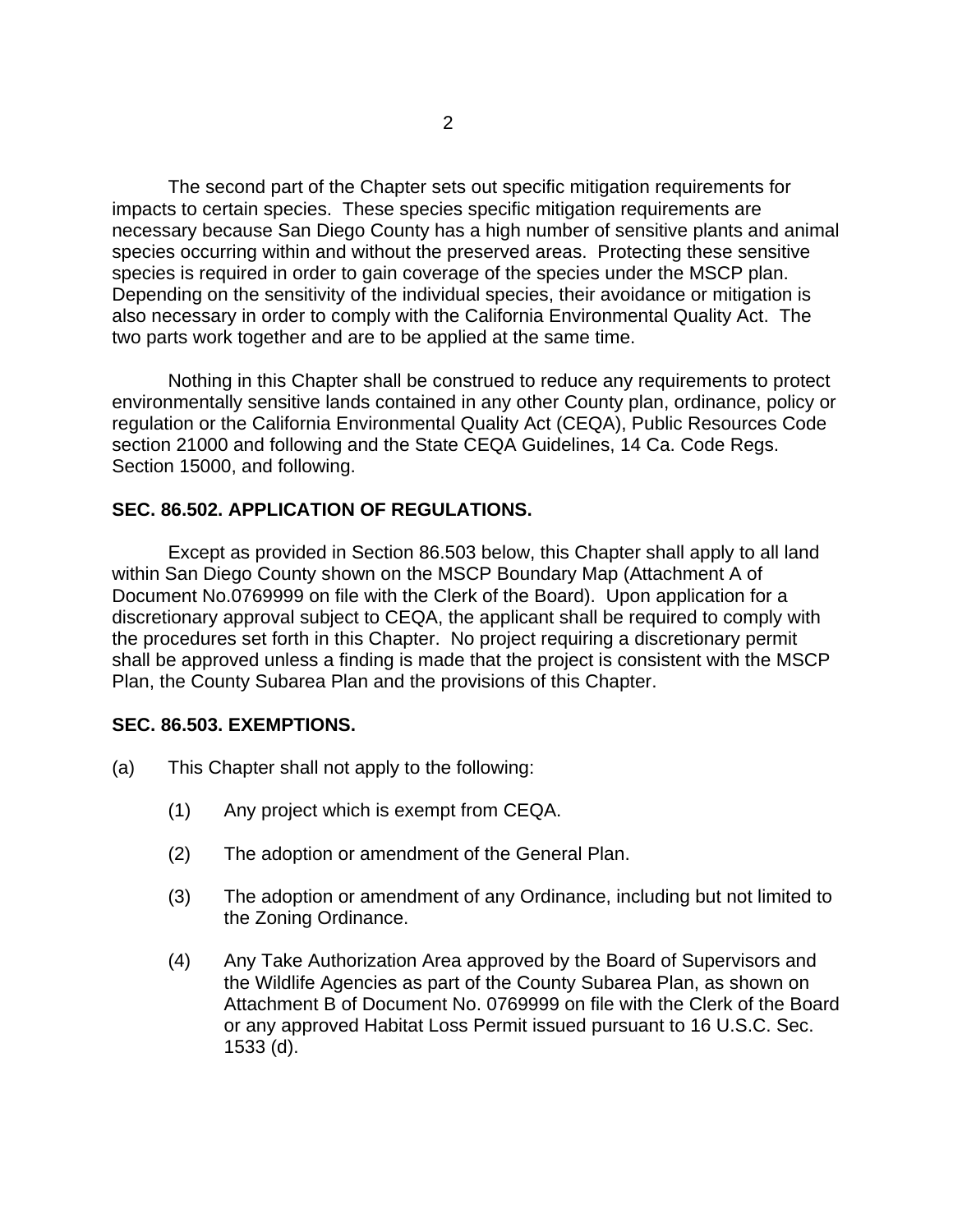- (5) Any project for which and to the extent that a Vesting Tentative Map approved prior to October 22, 1997 or a Public Benefit Agreement approved prior to October 22, 1997, confers vested rights under County Ordinance or State law to proceed with development notwithstanding the enactment of this Chapter. Projects subject to this exemption must comply with all provisions of State and Federal law.
- (6) Any project for which the Board of Supervisors has determined that application of this Ordinance would result in the applicant being deprived of all reasonable economic use of the property in violation of Federal or State Constitutional prohibitions against the taking of property without just compensation.
- (7) Brushing and Clearing on existing parcels 10 acres and under in size containing a dwelling unit as of October 22, 1997.
- (8) A public facility or public project, determined to be essential by the County, including but not limited to a County Park or County recreational facility, provided that the County decision making body considering an application for such a project makes the following findings:
	- a) The facility or project is consistent with the County General Plan, the MSCP Plan and Subarea Plan, as approved by the Board of Supervisors;
	- b) All feasible mitigation measures have been incorporated into the facility or project, and there are no feasible, less environmentally damaging locations, alignments or non-structural alternatives that would meet project objectives;
	- c) Where the facility or project encroaches into a wetland or floodplain, mitigation measures are required that result in a net gain in wetland and/or riparian habitat;
	- d) Where the facility or project encroaches into steep slopes, native vegetation will be used to revegetate and landscape cut and fill areas;
	- e) No mature riparian woodland is destroyed or reduced in size due to otherwise allowed encroachments; and
	- f) All Critical Populations of Sensitive Plant Species Within the MSCP Subarea, (Attachment C of Document No. 0769999 on file with the Clerk of the Board); Rare, Narrow Endemic Animal Species Within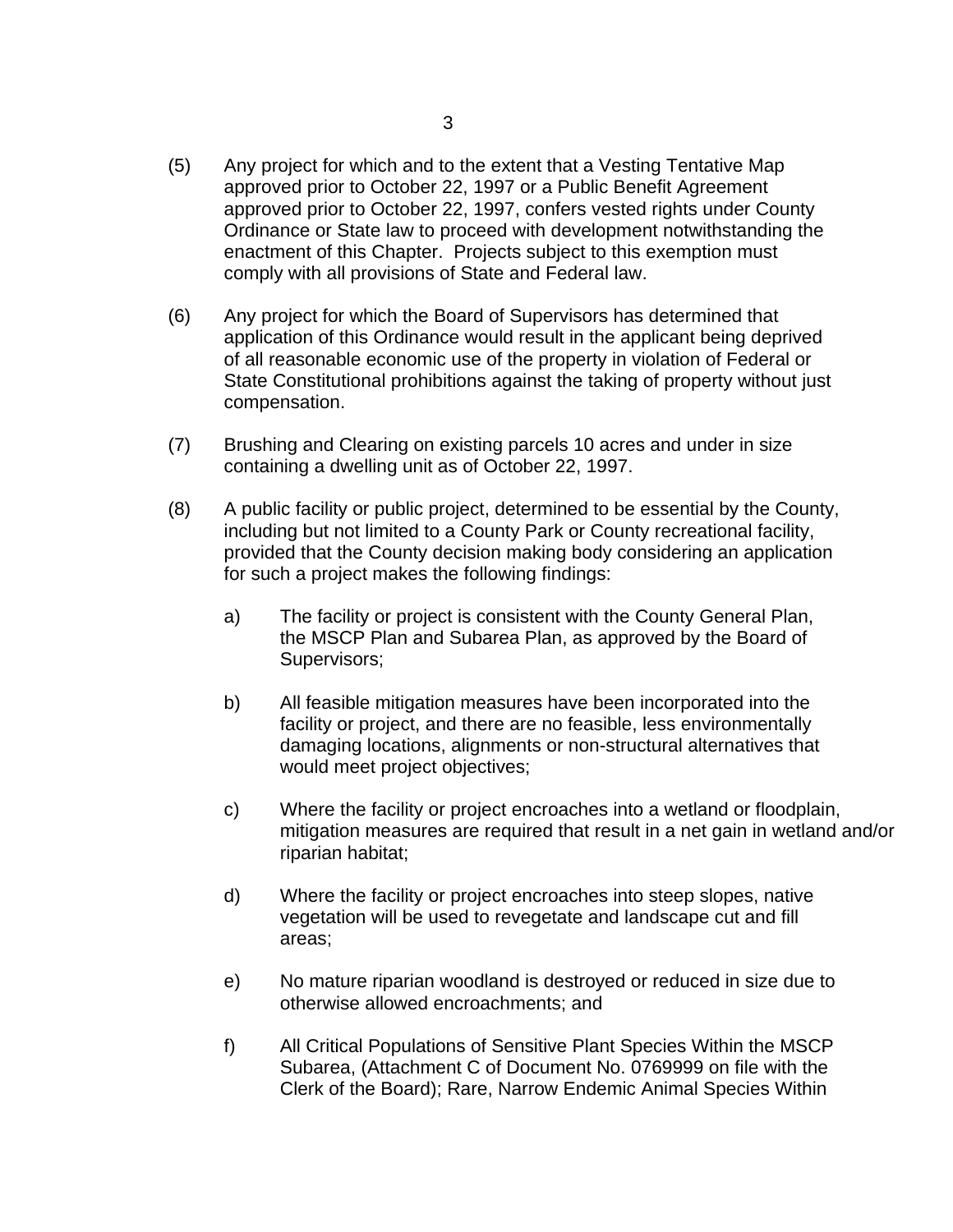the MSCP Subarea, (Attachment D of Document No. 0769999 on file with the Clerk of the Board); Narrow, Endemic Plant Species Within the MSCP subarea, (Attachment E of Document No. 0769999 on file with the Clerk of the Board); and San Diego County Sensitive Plant Species, as defined herein will be avoided as required by, and consistent with, the terms of the Subarea Plan.

- (9) Any sand, gravel or mineral extraction project provided that the authority considering an application for such project makes the following findings and the following mitigation measures are required as conditions of any use permit approved for such project:
	- a) The facility or project is consistent with the County General Plan, the MSCP Plan, and the Subarea Plan as approved by the Board of Supervisors;
	- b) All feasible mitigation measures have been incorporated that meet the standards for mitigation required by CEQA and the State Surface Mining and Reclamation Act of 1975;
	- c) Any wetland buffer area shall be restored to protect environmental values of adjacent wetlands;
	- d) In a floodplain, reclamation shall result in a net gain in functional wetlands and riparian habitat in or adjacent to the area of extraction;
	- e) Native vegetation shall be used on steep slope lands to revegetate and landscape cut areas and fill areas in order to substantially restore the original habitat value, and slopes shall be graded to produce contours and soils which reflect a landform that is consistent with the approved Reclamation Plan;
	- f) Mature riparian woodland may not be destroyed or reduced in size due to sand, gravel and mineral extraction; and
	- g) All Critical Populations of Sensitive Plant Species Within the MSCP Subarea, (Attachment C of Document No. 0769999 on file with the Clerk of the Board); Rare, Narrow Endemic Animal Species Within the MSCP Subarea, (Attachment D of Document No. 0769999 on file with the Clerk of the Board); Narrow Endemic Plant Species Within the MSCP subarea, (Attachment E of Document No. 0769999 on file with the Clerk of the Board); and San Diego County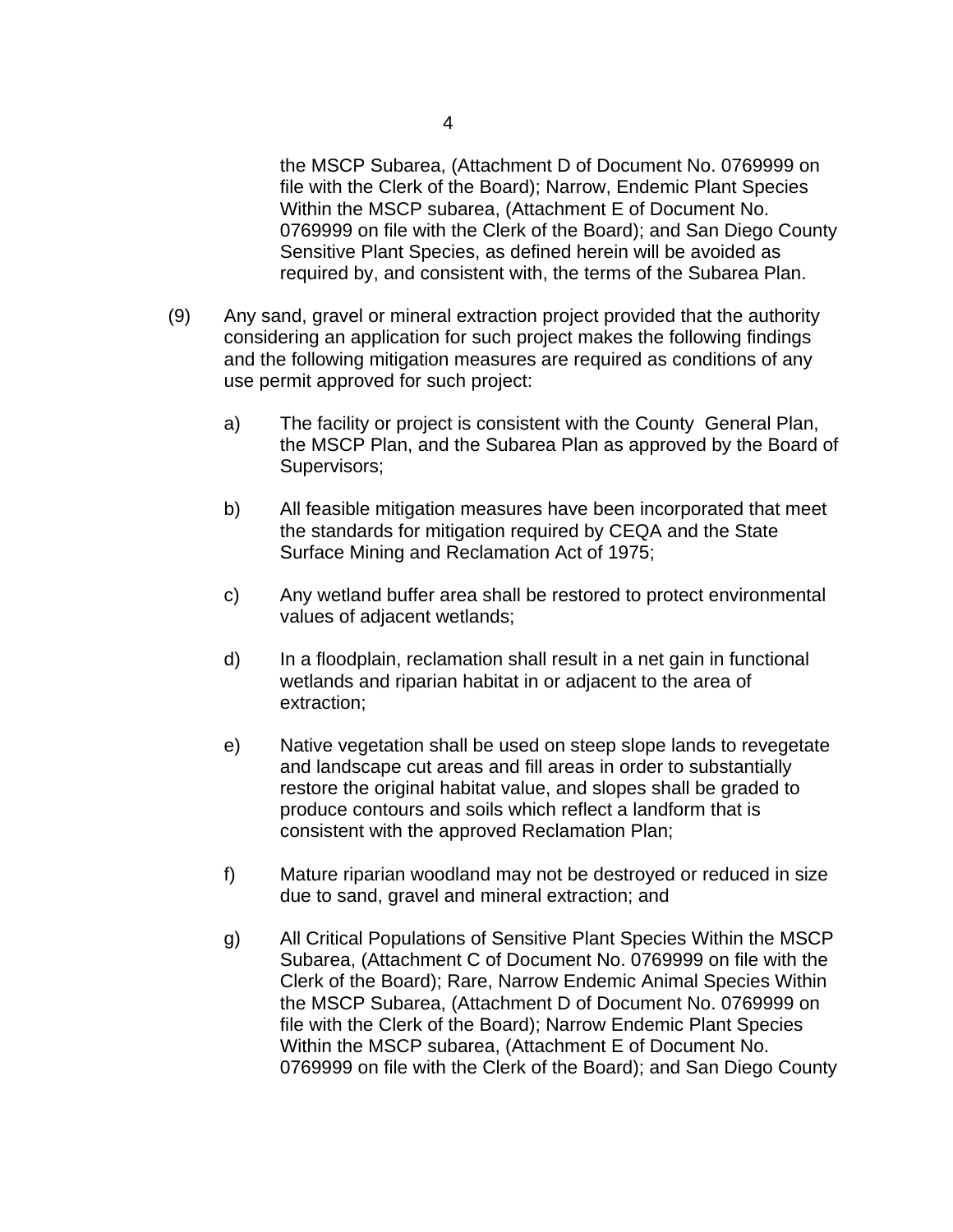Sensitive Plant Species, as defined herein will be avoided as required by, and consistent with, the terms of the Subarea Plan.

 Use of the extraction area after reclamation shall be subject to all requirements of this Chapter.

- (10) Agriculturally related clearing within the MSCP Subarea, provided that such grading and clearing meets all the following requirements:
	- a) The land is not located within the Preapproved Mitigation Area shown on the Wildlife Agencies' Preapproved Mitigation Map, Attachment F of Document No. 0769999 on file with the Clerk of the Board.
	- b) The applicant has farmed the land during three of the last five years and intends to retain the land in agriculture for the next five years or the applicant intends to establish an agricultural operation on the particular parcel of land within one year and to retain the land in agriculture for at least ten years.
	- c) The land is not located within a floodplain.

 An applicant for an agricultural clearing project meeting these requirements shall provide evidence in writing of the facts that support a c above. In addition, the number of acres and location of the land for which the exemption is sought shall be provided. As part of the application the applicant shall sign an agreement to maintain the land in agriculture for the applicable holding period set forth in 10.b.

- (11) Parcels ten acres and under in size zoned for single family residential uses shall be allowed to conduct clearing without complying with the provisions of this Chapter in the following circumstances. To qualify for this exemption, a finding must be made that the clearing will not interfere with the assembly of the Multiple Species Conservation Plan Preserve according to the terms of the MSCP Plan and the Subarea Plan. The total number of acres cleared per parcel may not exceed the amounts set forth below.
	- a) Parcels located within the Pre-Approved Mitigation Area shown on Attachment F of Document No. 0769999 on file with the Clerk of the Board, that are ten acres and under in size and zoned for single family residential uses may clear a total of two acres without complying with the terms of this Chapter. Clearing required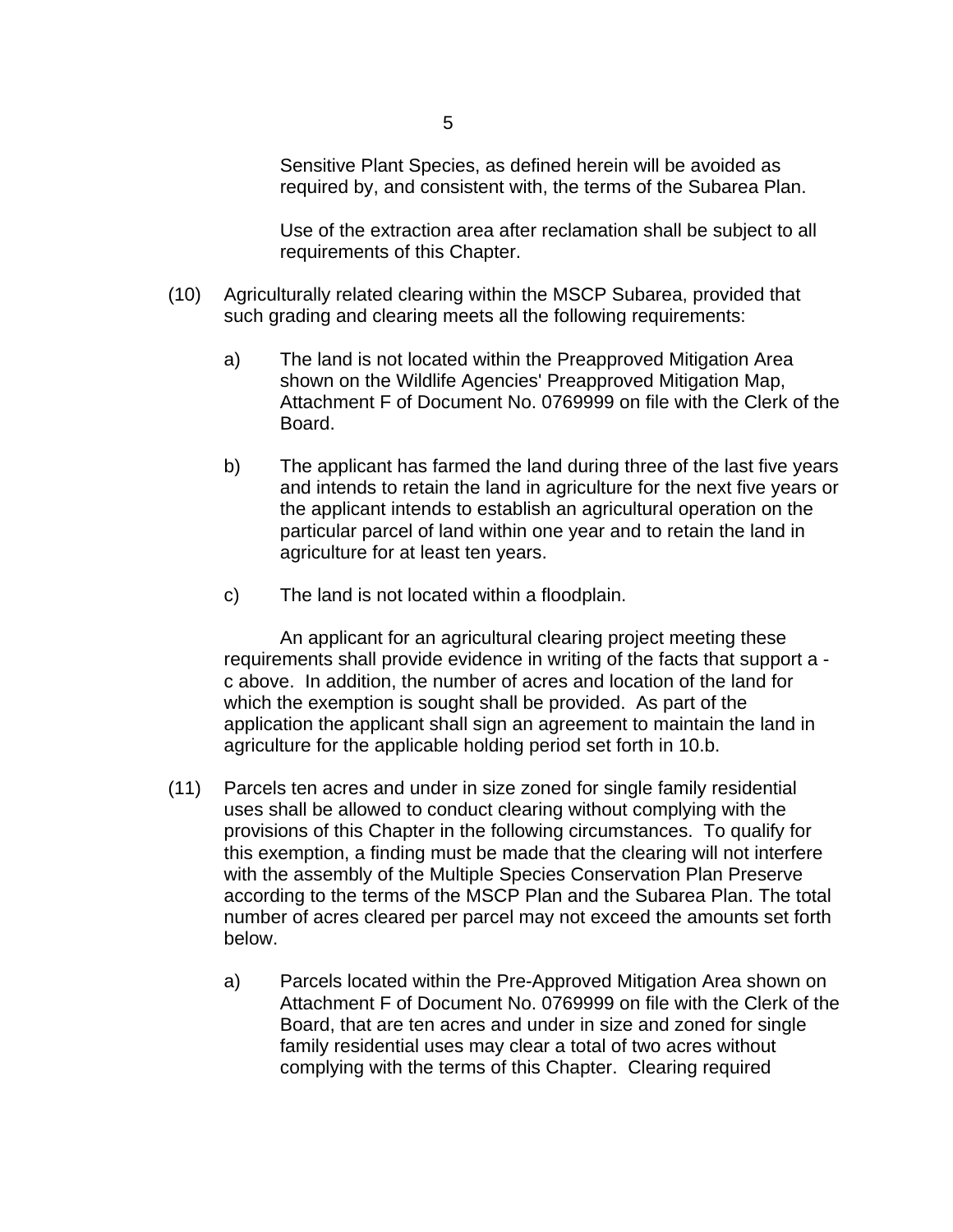pursuant to applicable fire safety regulations shall not be counted in computing the number of acres cleared.

- b) Parcels located outside the Pre-Approved Mitigation Area that are ten acres and under in size and zoned for single family residential uses may clear a total of five acres without complying with the terms of this Chapter. Clearing required pursuant to applicable fire safety regulations shall not be counted in computing the number of acres cleared.
- c) Projects which qualify for this exemption shall provide the following information to the Department of Planning and Land Use:
	- 1) The location of the parcel to be cleared.
	- 2) The zoning of the parcel to be cleared.
	- 3) The size of the parcel to be cleared.
	- 4) The number and location of the number of acres to be cleared.
- (12) Fuel management for fire protection, fire prevention, control or suppression purposes when authorized or required in writing by the fire authority having jurisdiction consistent with the Memorandum of Understanding between the Fish and Wildlife Service of the United States Department of the Interior, the California Department of Fish and Game, the California Department of Forestry, the San Diego County Fire Chiefs' Association and the Fire District's Association of San Diego County.
- (b) **Certificates of Participation**. Projects which have received their discretionary approvals from the County prior to November 22, 1997 may, at the option of the project proponent apply for Certificates of Participation using the process set forth below:

 The County shall review such applications to determine if the project conforms to the standards of the County Subarea Plan and this Chapter. If the review results in a determination that the project conforms to those standards, the County will issue draft Findings of Conformance for a 45-day review period by the Wildlife Agencies. Unless written objections related to the Findings of Conformance are received from the Wildlife Agencies by the end of the 45-day review period, the County will issue the Certificate of Participation. If the County finds that the proposed project does not meet the standards set forth in the Subarea Plan and this Chapter, the project proponent will be informed of the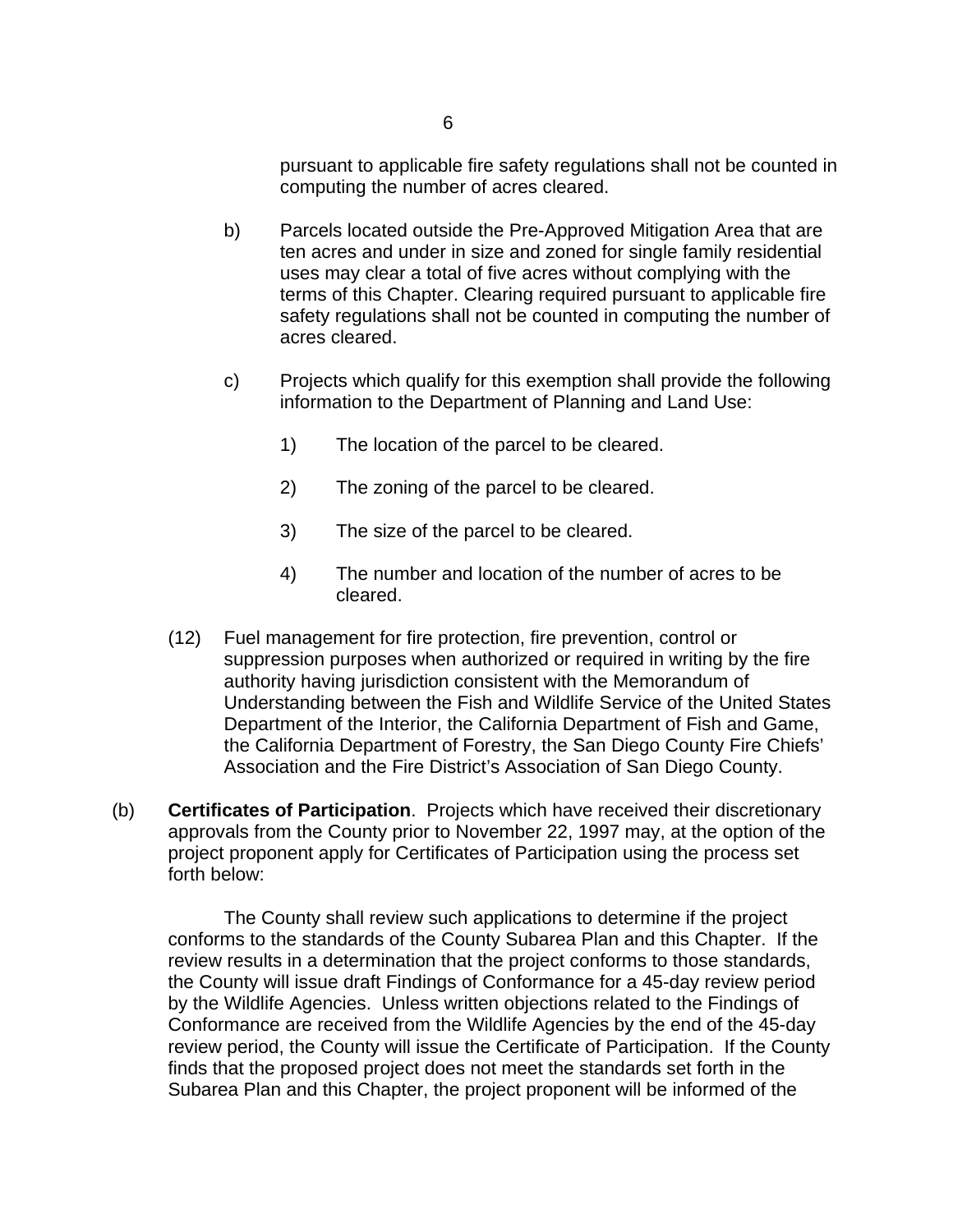deficiencies and proper procedures for achieving and assuring conformance to the requirements.

# **SEC. 86.504. ADMINISTRATIVE PROCESS AND EVALUATIONS.**

(a) **Application**: Projects required to submit an Environmental Initial Study, pursuant to the San Diego County CEQA Guidelines, Article 5, Section 5.2, shall submit to the Department of Planning and Land use a vegetation map prepared by a biological consultant chosen from the County's list of biological consultants, or proof, to the satisfaction of the Director, that no vegetation exists on the site. When review of the vegetation map indicates that the site is likely to support Sensitive Species, County staff may require preparation of a species survey report prepared by a biological consultant chosen from the County's list of biological consultants. County staff will inform the applicant of the need to prepare such a species survey report within 30 days from the date of submission of the vegetation map. The report shall indicate the presence or absence of any Sensitive Species, and its location and numbers. The studies required pursuant to this Section shall be performed using the latest protocols approved by the Wildlife Agencies at the time of submission of the application.

# **SEC. 86.505. PROJECT DESIGN CRITERIA.**

- **(a) Project Design Criteria.** Impacts to Critical Populations of Sensitive Plant Species Within the MSCP subarea (Attachment C), Significant Populations of Rare, Narrow Endemic Animal Species Within the MSCP Subarea (Attachment D of Document No. 0769999 on file with the Clerk of the Board), Narrow Endemic Plant Species Within the MSCP Subarea (Attachment E of Document No. 0769999 on file with the Clerk of the Board), or San Diego County Sensitive Plants, as defined herein, and impacts to land determined to be a Biological Resource Core Area shall be avoided to the maximum extent practicable by using the following design criteria:
	- (1) Project development shall be sited in areas which minimize impact to habitat;
	- (2) Clustering to the maximum extent permitted by County regulations shall be considered where necessary as a means of achieving avoidance;
	- (3) Notwithstanding the requirements of the Slope Encroachment Regulations contained within the Resource Protection Ordinance, effective October 10, 1991, projects shall be allowed to utilize design which may encroach into steep slopes to avoid impacts to habitat;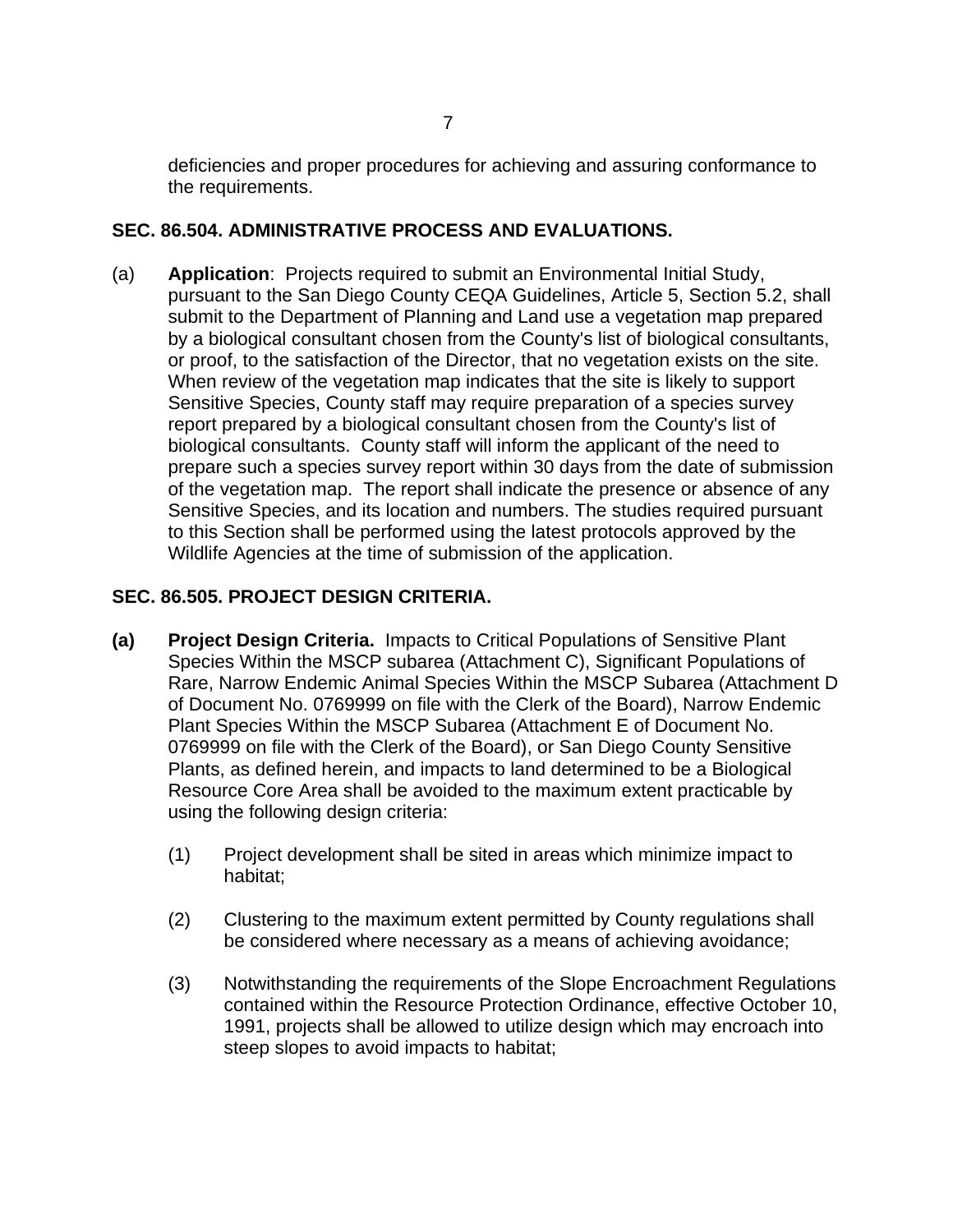- (4) The County shall consider reduction in road standards to the maximum extent consistent with public safety considerations;
- (5) Projects shall be required to comply with applicable design criteria in the County MSCP Subarea Plan, attached hereto as Attachment G of Document No. 0769999 (Preserve Design Criteria) on file with the Clerk of the Board) and Attachment H (of Document No. 0769999 (Design Criteria for Linkages and Corridors) on file with the Clerk of the Board).

# **SEC. 86.506. HABITAT BASED MITIGATION.**

- **(a) Mitigation Requirements.** The following section specifies the process for determining mitigation requirements for sensitive habitats:
	- **(1) Determination Whether Land Qualifies as Biological Resource Core Area**. The impact site and the mitigation site shall be evaluated to determine if either or both sites qualify as a Biological Resource Core Area.

# **a) The impact site is a Biological Resource Core Area if it meets one or more of the following criteria:**

- i) The land is shown as preapproved mitigation area on the wildlife agencies' preapproved mitigation map, (Attachment F of Document No. 0769999 on file with the Clerk of the Board);
- ii) The land is located within an area of habitat which contains biological resources that support or contribute to the longterm survival of Sensitive Species, which determination is based upon a biological analysis approved by the Director, and is adjacent or contiguous to preserved habitat that is within the preapproved mitigation area on the wildlife agencies' preapproved mitigation map (Attachment F of Document No. 0769999 on file with the Clerk of the Board);
- iii) The land is part of a regional linkage/corridor. A regional linkage/corridor is either:
	- A. Land which contains topography which serves to allow for the movement of all sizes of wildlife and is used by wildlife, including large animals on a regional scale; and contains adequate vegetation cover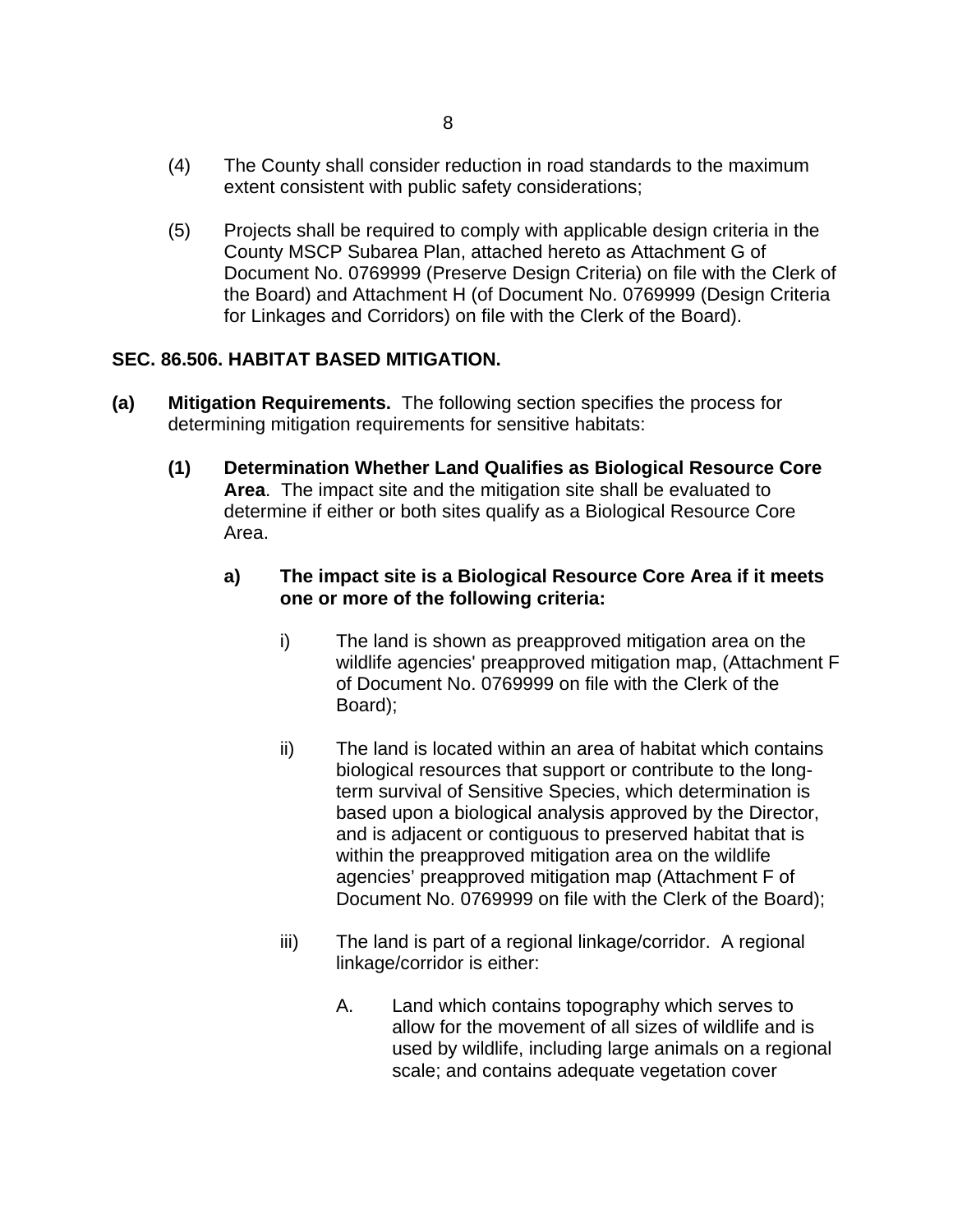providing visual continuity so as to encourages the use of the corridor by wildlife; or

- B. It has been identified as the primary linkage/corridor between the northern and southern regional populations of the California gnatcatcher in the population viability analysis for the California gnatcatcher, MSCP Resource Document Volume II, Appendix A-7 (Attachment I on file with the Clerk of the Board as Document No. 0769999).
- iv) The land is shown on the Habitat Evaluation Map (Attachment J of Document No. 0769999 on file with the Clerk of the Board) as Very High or High and links significant blocks of habitat, except that land which is isolated or links small, isolated patches of habitat and land that has been affected by existing development to create adverse edge effects shall not qualify as Biological Resource Core Area;
- v) The land consists of or is within a block of habitat greater than 500 acres in area of diverse and undisturbed habitat that contributes to the conservation of Sensitive Species;
- vi) The land contains a high number of Sensitive Species and is adjacent or contiguous to surrounding undisturbed habitats, or contains soil derived from the following geologic formations which are known to support Sensitive Species:
	- A. gabbroic rock;
	- B. metavolcanic rock;
	- C. clay;
	- D. coastal sandstone.
- **b) The mitigation Site is a Biological Resource Core area if it meets one or more of the criteria listed below.** A vegetation map of the proposed mitigation site may be required to determine whether the criteria are met.
	- i) The land is part of a conservation bank recognized by the Wildlife Agencies as contributing to a HCP/NCCP Plan and located within the MSCP Subarea Boundary Map Area; or
	- ii) The land meets any or all of the criteria identified in Section 86.506 above.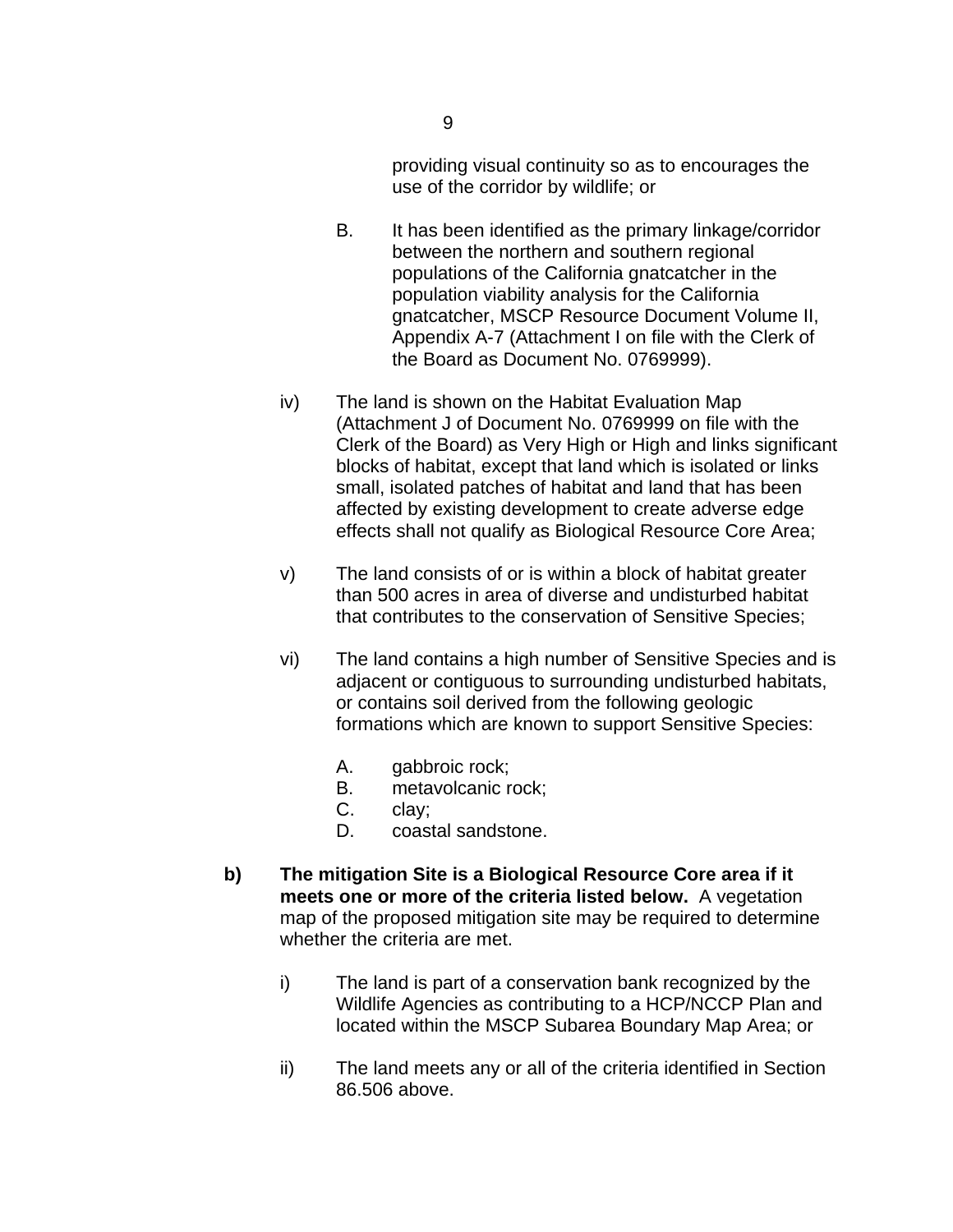- **(2) Determination of Tier on Impact Site.** Based on the information in the vegetation map prepared pursuant to Section 85.504, the tier level of the impact site shall be identified in accordance with the List of San Diego County Vegetation Communities and Tier Levels Within the MSCP (Attachment K of Document No. 0769999 on file with the Clerk of the Board).
- **(3) Determination of Tier on Mitigation site.** The tier level of the mitigation site shall be identified in accordance with the List of San Diego County Vegetation Communities and Tier Levels Within the MSCP (Attachment K on file with the Clerk of the Board as Document No. 0769999). Mitigation for impacts to vegetation communities within the MSCP Subarea shown on the MSCP Boundary Map (Attachment A of Document No. 0769999 on file with the Clerk of the Board) shall occur in vegetation communities within the MSCP Subarea; however, if mitigation is not feasible (capable of being accomplished with a reasonable amount of effort and cost) within the MSCP Subarea, mitigation may occur on land covered by another approved MSCP subarea plan. Mitigation outside the MSCP Subarea will only be allowed when an applicant has demonstrated a good faith effort to mitigate within the MSCP Subarea and has shown that such mitigation is not feasible, to the satisfaction of the Director of the Department of Planning and Land Use. Mitigation shall be within a habitat tier equal to or greater than the impact site with two exceptions:
	- a) Mitigation may be out of tier if mitigation credits are acquired from a mitigation bank located within the MSCP Subarea, and use of the credits is consistent with Board of Supervisors Policy I-117 (Attachment L of Document No. 0769999 on file with the Clerk of the Board).
	- b) Mitigation must be in-kind for the following types of habitat:

Southern Maritime Chaparral, Maritime Succulent Scrub, and vegetation communities specified under the category "Wetlands" in Tier I, the List of San Diego County Vegetation Communities and Tier Levels Within the MSCP (Attachment K of Document No. 0769999 on file with the Clerk of the Board).

**(4) Determination of the Mitigation Ratio.** Using the Table of Mitigation Ratios (Attachment M of Document No. 0769999 on file with the Clerk of the Board), determine the mitigation ratio by locating the tier of the vegetation community to be impacted, based on whether the impact site and mitigation site are Biological Resource Core Areas.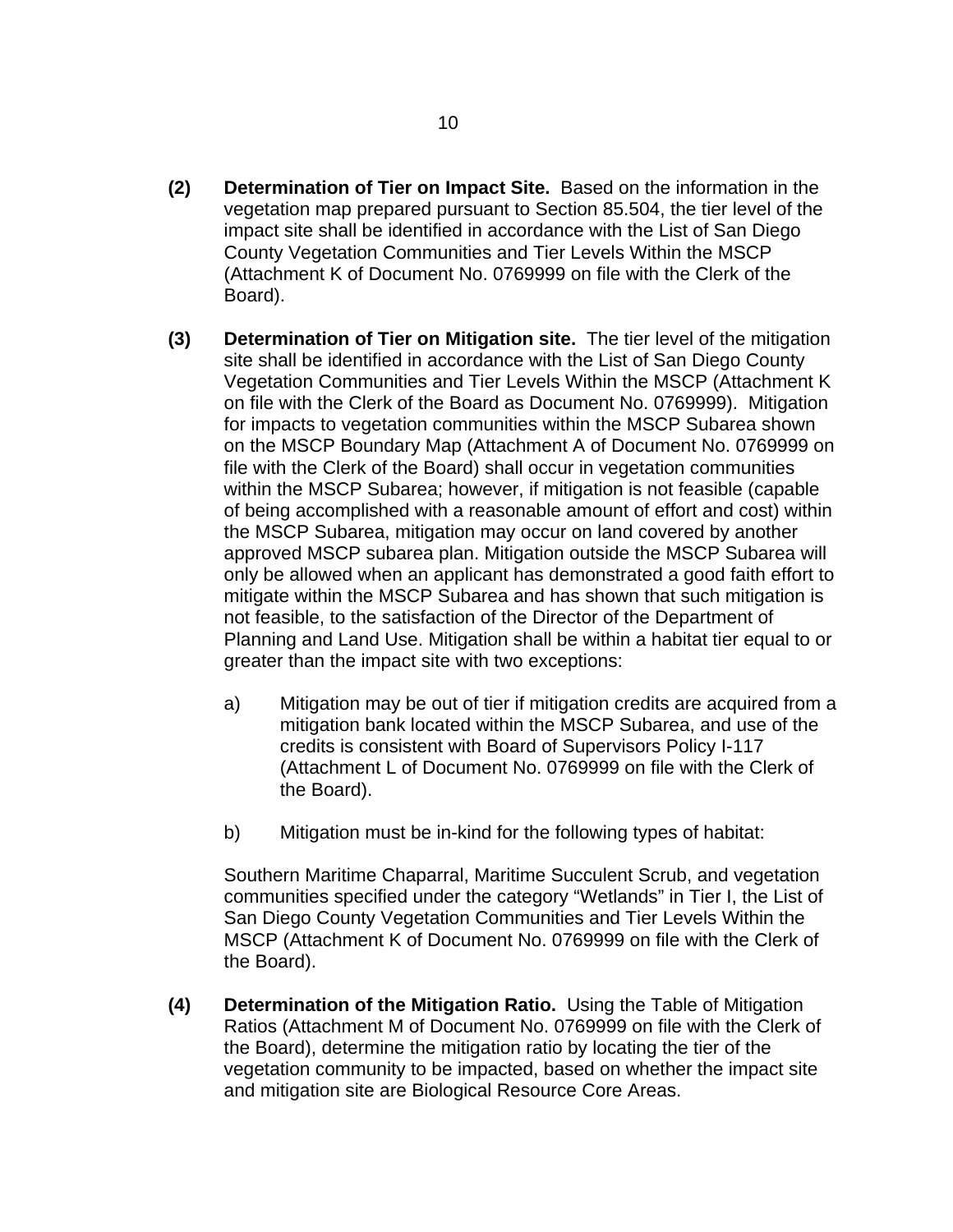#### **SEC. 86.507. SPECIES-BASED MITIGATION.**

- **(a) The following section specifies the process for determining mitigation requirements for sensitive plant populations and for sensitive animal populations.** 
	- **(1) Sensitive Plant Populations.** 
		- **a) Critical Populations of Sensitive Plant Species.** During project design, first priority shall be given to avoidance of impacts populations of sensitive plant species listed on the Critical Populations of Sensitive Plant Species Within the MSCP subarea (Attachment C of Document No. 0769999 on file with the Clerk of the Board). Where complete avoidance is infeasible, County staff will work with the project proponent to design the project to minimize impacts to the Critical Population to the maximum extent practicable.
		- **b) Avoidance of Sensitive Plants.** Impacts to Narrow Endemic Plant Species Within the MSCP Subarea (Attachment E of Document No. 0769999 on file with the Clerk of the Board), or Sensitive Plant Species, as defined, that meet the criteria in Group A or B shall be avoided to the maximum extent practicable. Where complete avoidance is infeasible, encroachment may be authorized depending on the sensitivity of the individual species and the size of the population except that encroachment shall not exceed 20% of the population on-site. Where impacts are allowed, in-kind preservation shall be required at a 1:1 to 3:1 ratio depending on the sensitivity of the species and population size, as determined in a biological analysis approved by the Director.
		- **c) Mitigation for Sensitive Plant Species in Groups C and D.** Sensitive Plant Species, as defined, in Groups C and D shall be protected by using the design requirements and habitat-based mitigation requirements set forth in Section 86.505 and Section 86.506. Notwithstanding the foregoing, when said design requirements and habitat-based mitigation would have the effect of substantially reducing the viability of the affected population or the species, mitigation shall be in-kind, and the mitigation required will be set at a ratio based on the sensitivity of the species and population size, as determined in a biological analysis approved by the Director.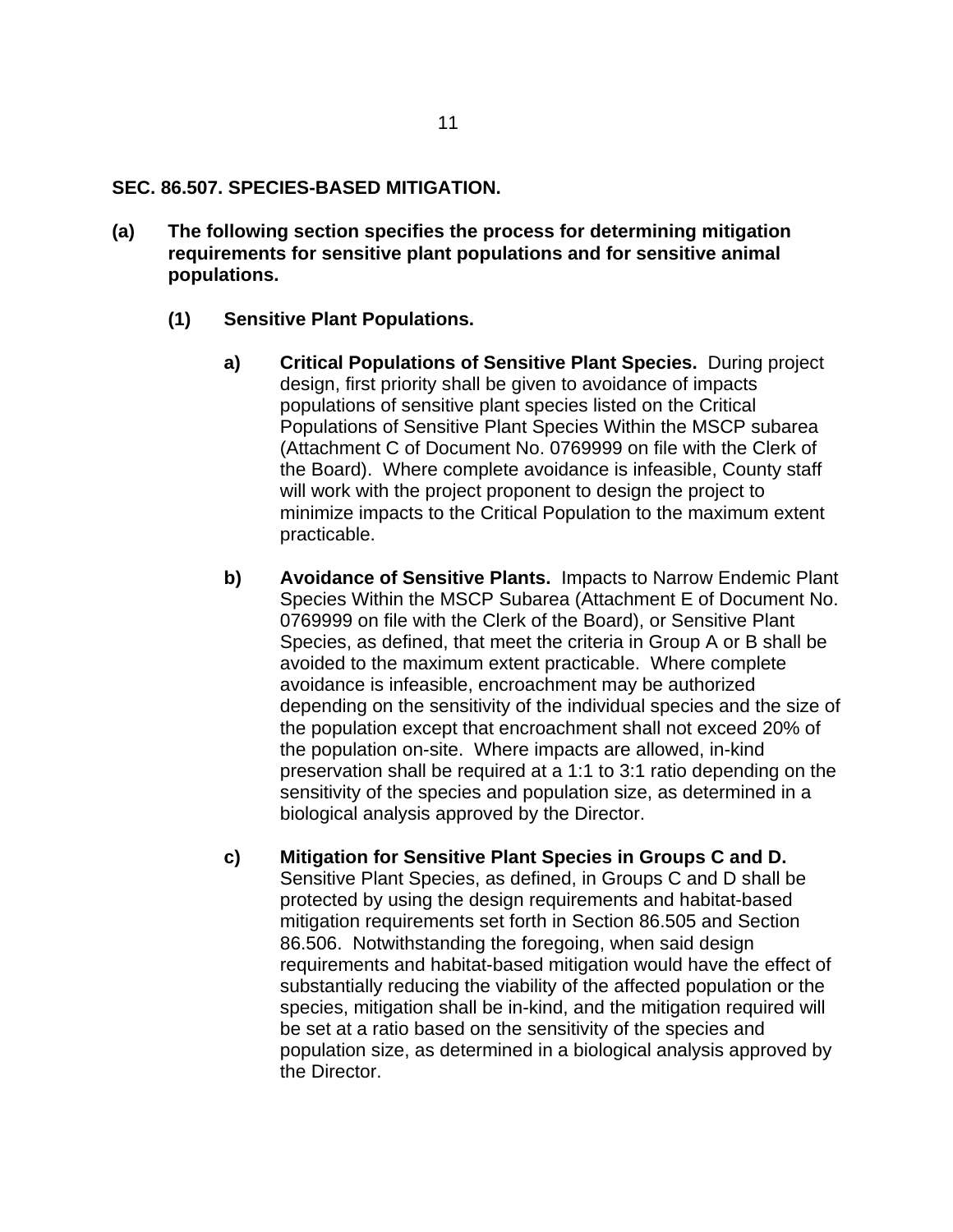# **(2) Sensitive Animal Populations.**

- **a) Rare, Narrow, Endemic Animal Species.** Impacts to Rare, Narrow Endemic Animal Species Within the MSCP subarea (Attachment D of Document No. 0769999 on file with the Clerk of the Board) shall be avoided to the maximum extent practicable. Avoidance requirements shall meet any species specific requirements set forth in Table 3-5 of the MSCP Plan including any applicable limitations on clearing of occupied habitat. Where complete avoidance is infeasible, projects shall be designed to avoid any significant reduction in species viability.
- **b) Impacts to Burrowing Owl Habitat**. Impacts to Burrowing Owl Habitat shall be avoided to the maximum extent practicable. Where impacts are unavoidable, the following mitigation measures shall be required: (1) any impacted individuals must be relocated out of the impact area using passive or active methodologies approved by the Wildlife Agencies; (2) mitigation for impacts to occupied habitat, must be through the conservation of occupied burrowing owl habitat or lands appropriate for restoration, management and enhancement of burrowing owl nesting and foraging requirements at a ratio of no less than 1:1 for the territory of the burrowing owl.
- **c) Impacts to Arroyo Toad Habitat.** Impacts to upland habitats within 1 km of riparian habitat which supports or is likely to support Arroyo toad shall be minimized to the maximum extent practicable.
- **d) Management Conditions for Vireo belli pusillus, Least Bell's vireo.** Conditions shall be developed for projects located adjacent to Least Bell's Vireo habitat to monitor and control the population of brown-headed cowbirds.
- **e) Other Sensitive Animal Species.** For other Sensitive animal species as defined in Section 86.508, impacts will be mitigated through habitat based mitigation requirements as set forth in Section 86.506. In any case in which mitigation would have the effect of substantially reducing the viability of the affected population or the species, mitigation shall be in kind and the mitigation required will be set at a ratio based on the sensitivity of the species and the population size, as determined in a biological analysis approved by the Director.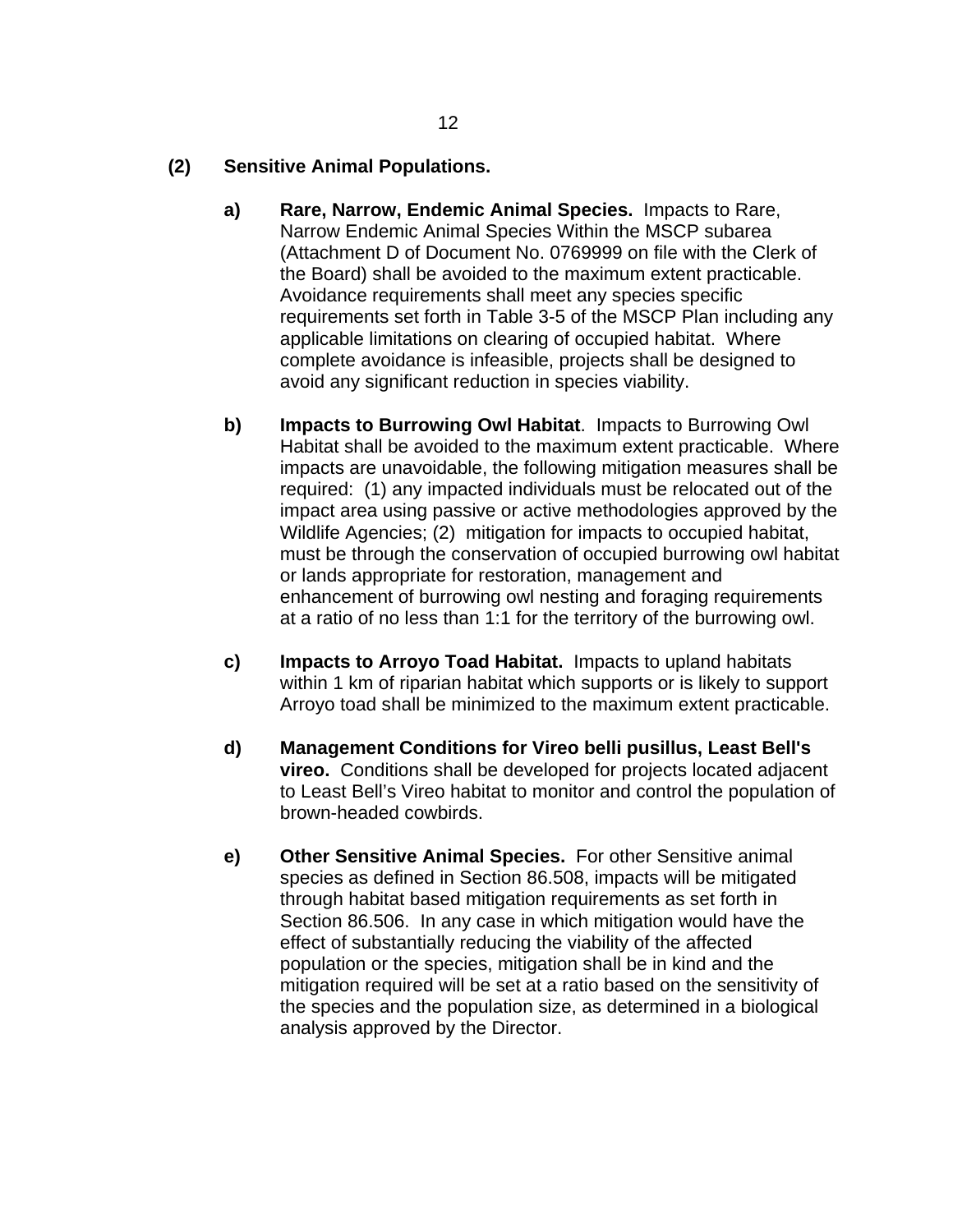- **(3) Vernal Pools.** Impacts to vernal pools and their watersheds in naturally occurring complexes and wetlands shall be avoided to the maximum extent practicable.
- **(4) Grading Limitations for Specific Species.** The following limitations shall apply to grading activities in areas where the identified species occur:
	- a) *Campylorhynchus brunneicapillus cousei*, Coastal cactus wren No clearing of occupied habitat shall occur between February 15 through August 15.
	- b) *Polioptila californica californica*, California gnatcatcher No clearing of occupied habitat shall occur between March 1 through August 15.
	- c) *Vireo belli pusillus*, Least Bell's vireo No clearing of occupied habitat shall occur between March 15 and September 15.
	- d) *Empidonax traillii extimus*, Southwestern willow flycatcher No clearing of occupied habitat shall occur between May 1 and September 1.
- **(5) Other Species Specific Condition Requirements.** As set forth in the terms of the MSCP Plan and/or Subarea Plan, project applicants shall be required to comply with other applicable species specific conditions set forth in Table 3-5 of the MSCP Plan as a condition of project approval.

# **SEC. 86.508. DEFINITIONS.**

 For the purposes of this Chapter, the following words and phrases shall have the following meanings. These definitions are to be broadly interpreted and construed to provide maximum protection to the environmentally sensitive lands and resources protected by this Chapter.

- (a) "Biological Resource Core Area" shall mean land that qualifies as an integral component of a viable regional ecosystem according to the criteria and procedure set out in Section 86.506.
- (b) "Clearing" refers to the removal of natural vegetation by any means, including brushing and grubbing.
- (c) "Clerk of the Board" shall mean the Clerk of the Board of Supervisors.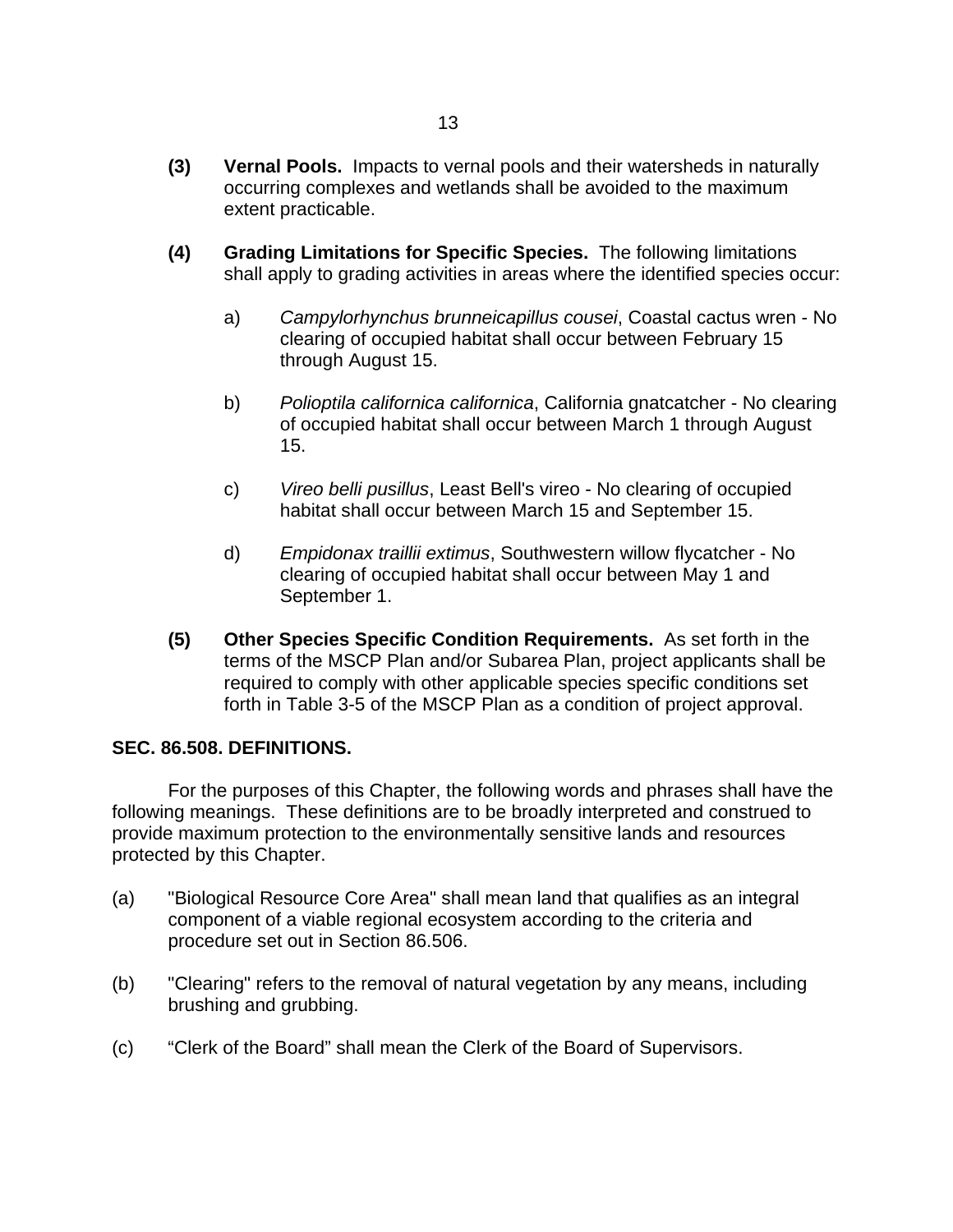- (d) "Corridor" is a specific route that is used for movement and migration of species. A corridor may be different from a "Linkage" because it represents a smaller or more narrow avenue for movement.
- (e) "Critical Populations of Sensitive Plant Species" shall mean those populations of plant species listed on Attachment C of Document No. 0769999 on file with the Clerk of the Board.
- (f) "Director" shall mean the Director of Planning and Land Use.
- (g) "Edge Effects" shall mean indirect impacts to a preserve area caused by the existence of development adjacent to the preserve area.
- (h) "Essential Public Facility or Project" shall mean any structure or improvement necessary for the provision of services for the health, safety and welfare of the public, which must be located in the particular location to serve its purpose and for which no less environmentally damaging location, alignment, or non-structural alternative exists.
- (i) "Floodplain" shall mean an area of land that would be inundated by a flood with a probability of occurring once in 100 years. These areas are identified in the report "County of San Diego Floodplain Maps" approved by the Board of Supervisors.
- (j) "HCP/NCCP Plan" shall mean a Habitat Conservation Plan ("HCP") approved pursuant to 16 U.S.C. Section 1539(a)(2)(A) and the plan developed in accordance with the Natural Communities Conservation Act, Cal. Fish and Game Code Section 2800 and following, also referred to as an NCCP.
- (k) "In-kind Mitigation" shall mean mitigation with the same species or vegetation community classification as the site being impacted.
- (l) "Linkage" shall mean an area of land which supports or contributes to the longterm movement of wildlife and genetic material.
- (m) "Mature Riparian woodland" shall mean a grouping of sycamores, cottonwoods, willows and/or oak trees having substantial biological value where at least ten of the trees have a diameter of six inches or greater.
- (n) "Narrow Endemic Plant Species" shall mean those plant species listed on Attachment E of Document No. 0769999 on file with the Clerk of the Board.
- (o) "Native Vegetation" shall mean Vegetation composed of plants which naturally occur in the San Diego region and were not introduced directly or indirectly by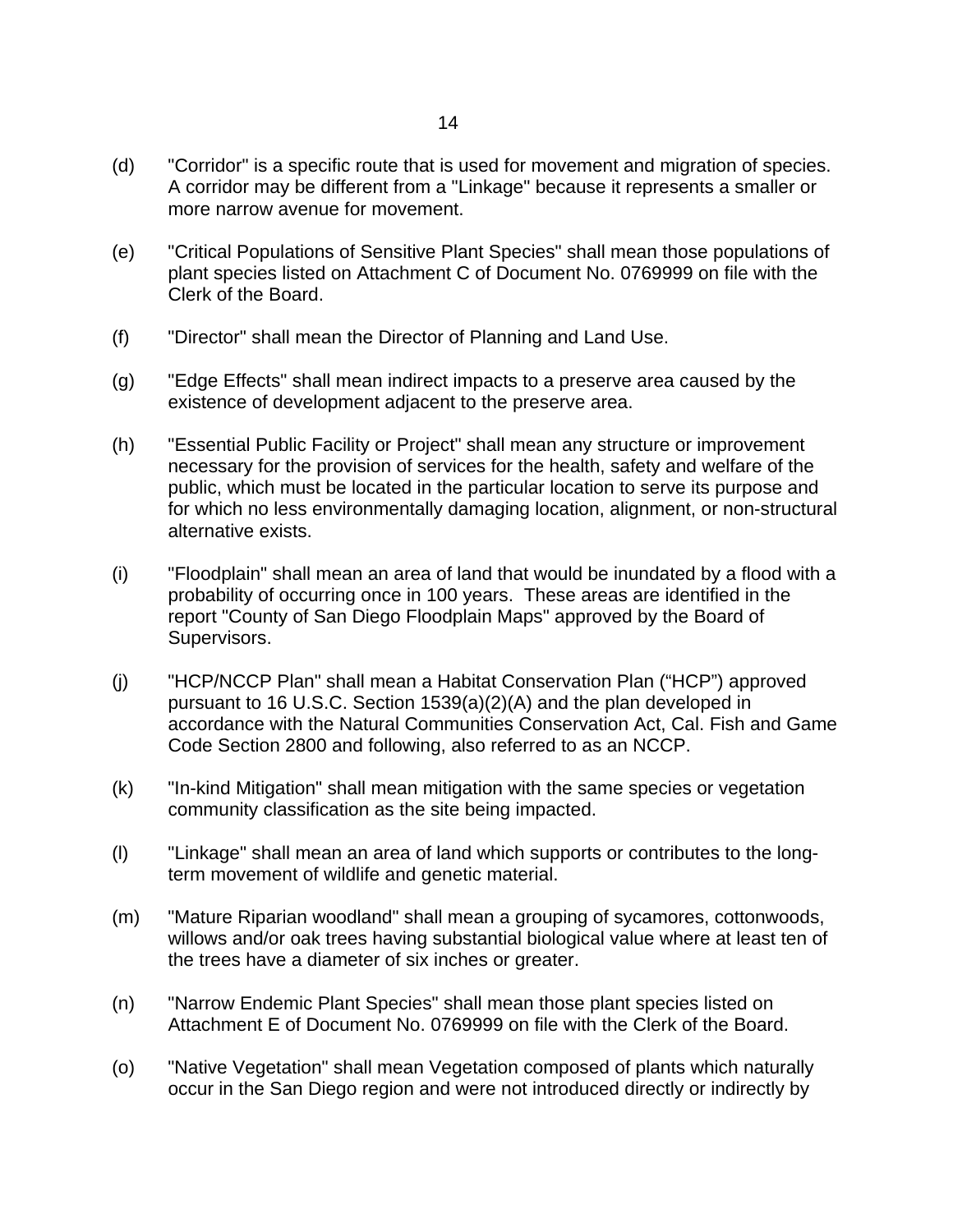humans. Native vegetation may be found in, but is not limited to, marshes, native grasslands, coastal/inland sage scrub, chaparral, woodlands, forests and other vegetation communities.

- (p) "Natural Vegetation" shall mean those vegetation communities included in Tiers I, II and III on the List of San Diego County Vegetation Communities and Tier Levels (Attachment K of Document No. 0769999 on file with the Clerk of the Board). Non-Native grassland shall be included under this definition because it is a naturalized community which provides habitat for a number of native and some sensitive species of plants and animals.
- (q) "Rare, Narrow Endemic Animal Species" shall mean those species or subspecies that are listed on Attachment D of Document No. 0769999 on file with the Clerk of the Board.
- (r) "Sensitive Plant Species" shall mean those plants which meet the following criteria:
	- Group  $A =$  Plants that are rare, threatened or endangered in California and elsewhere; or
	- Group B = Plants that are rare, threatened or endangered in California but more common elsewhere; or
	- Group  $C =$  Plants which may be quite rare, but need more information to determine their true rarity status; or
	- Group  $D =$  Plants of limited distribution and are uncommon, but not presently rare or endangered.
- (s) "Sensitive Species" shall mean:
	- (1) Those species that are included on generally accepted and documented lists of plants and animals of Endangered, threatened, candidate or of special concern by the Federal Government, or State of California;
	- (2) Those species listed on Attachment C, Critical Populations of Sensitive Plant Species within the MSCP Subarea, Attachment D, Rare, Narrow Endemic Animal Species, Attachment E, Narrow Endemic Plant Species, Attachment K, San Diego County Vegetation Communities and Tier levels within the MSCP, and Sensitive Plant Species as defined by this Chapter.
	- (3) Those species that meet the definition of "Rare or Endangered Species" under Section 15380 of the State CEQA Guidelines.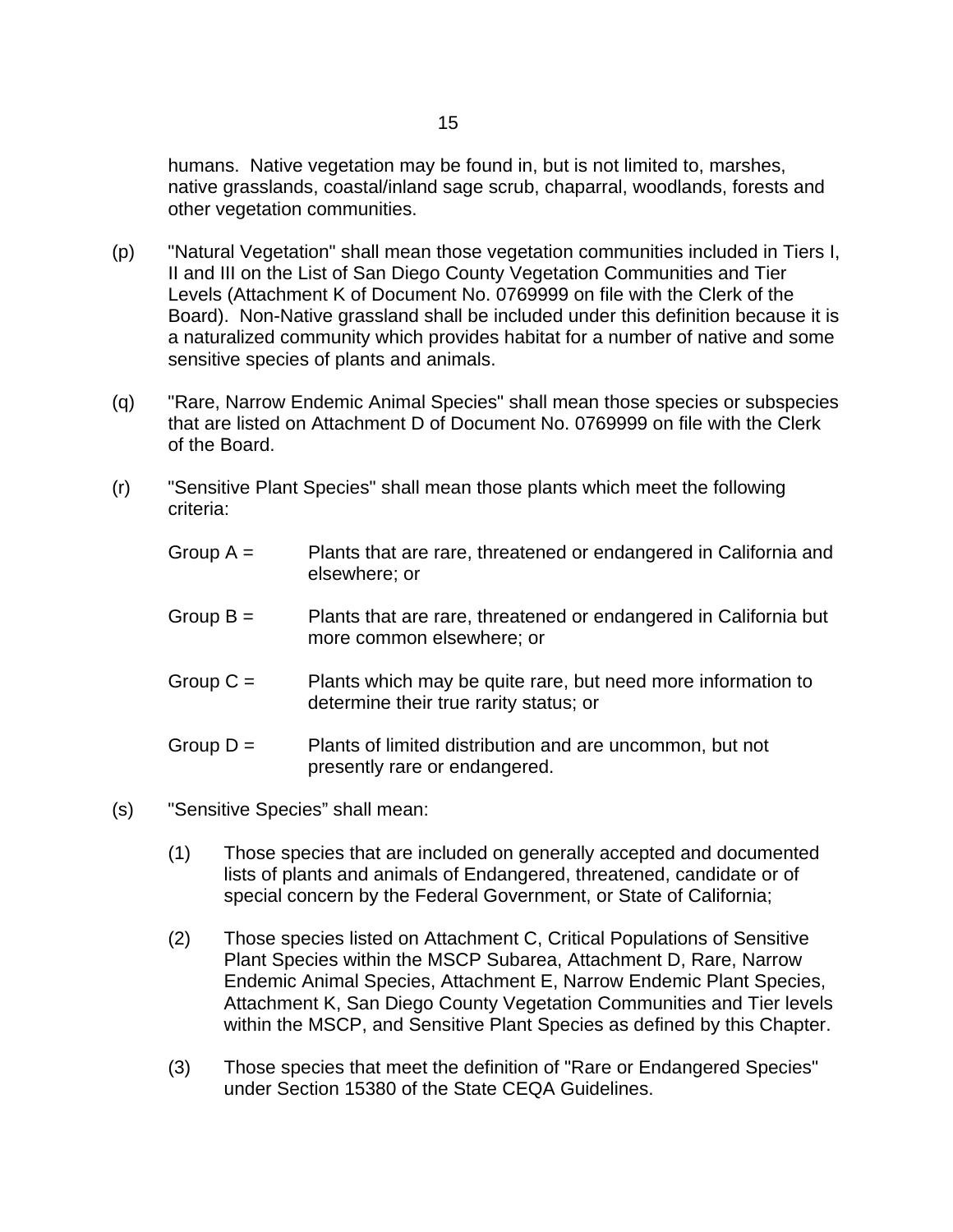- (t) "Significant Population" shall mean a group or groups of sensitive species, wherever located, the loss of which would substantially reduce the likelihood of the survival and recovery of the species.
- (u) "Subarea Plan" shall mean an HCP/NCCP plan prepared by the County and reviewed and approved by the Wildlife Agencies and the Board of Supervisors, to implement the Multiple Species Conservation Program within the County's jurisdictional boundaries.
- (v) "Take Authorization Area" shall mean the areas designated on the map attached hereto and marked Attachment B of Document No. 0769999 on file with the Clerk of the Board.
- (w) "Urban Area" shall mean an area consisting of one or more dwelling units per acre.
- (x) "Watershed" shall mean all surface area that drains toward a vernal pool.
- (y) "Wildlife Agencies" shall mean the United States Fish and Wildlife Service and the California Department of Fish and Game.
- (z) "Disturbed Land" shall mean land that does not have habitat value for native species as a result of activities permitted by law. Habitat that is the result of natural processes and succession may not be considered disturbed land.

#### **SEC. 86.509 GENERAL PROVISIONS.**

- **(a) Severability.** If any article, section, sub-section, sentence, clause, phrase, part or portion of this Chapter is for any reason held to be invalid or unconstitutional by a final judgment of any Court of competent jurisdiction, such decision shall not affect the validity of the remaining portions of this Chapter. It is hereby declared that this Ordinance and each article, sections, subsection, sentence, clause, phrase, part or portion thereof would have been adopted or passed regardless of the fact that any one or more articles, sections, subsections, sentences, clauses, phrases, parts or portions be declared invalid or unconstitutional.
- **(b) Exception To The Requirements of This Ordinance**. In certain cases, during CEQA review and/or design of a project, site specific physical conditions, including but not limited to geology, slope, or location of infrastructure, may be identified which make it infeasible for the project to meet all the goals and criteria or other requirements in the Subarea Plan, but the project could be constructed without compromising the conservation of species and habitats pursuant to the Subarea Plan. The exception shall be the minimum necessary to afford relief